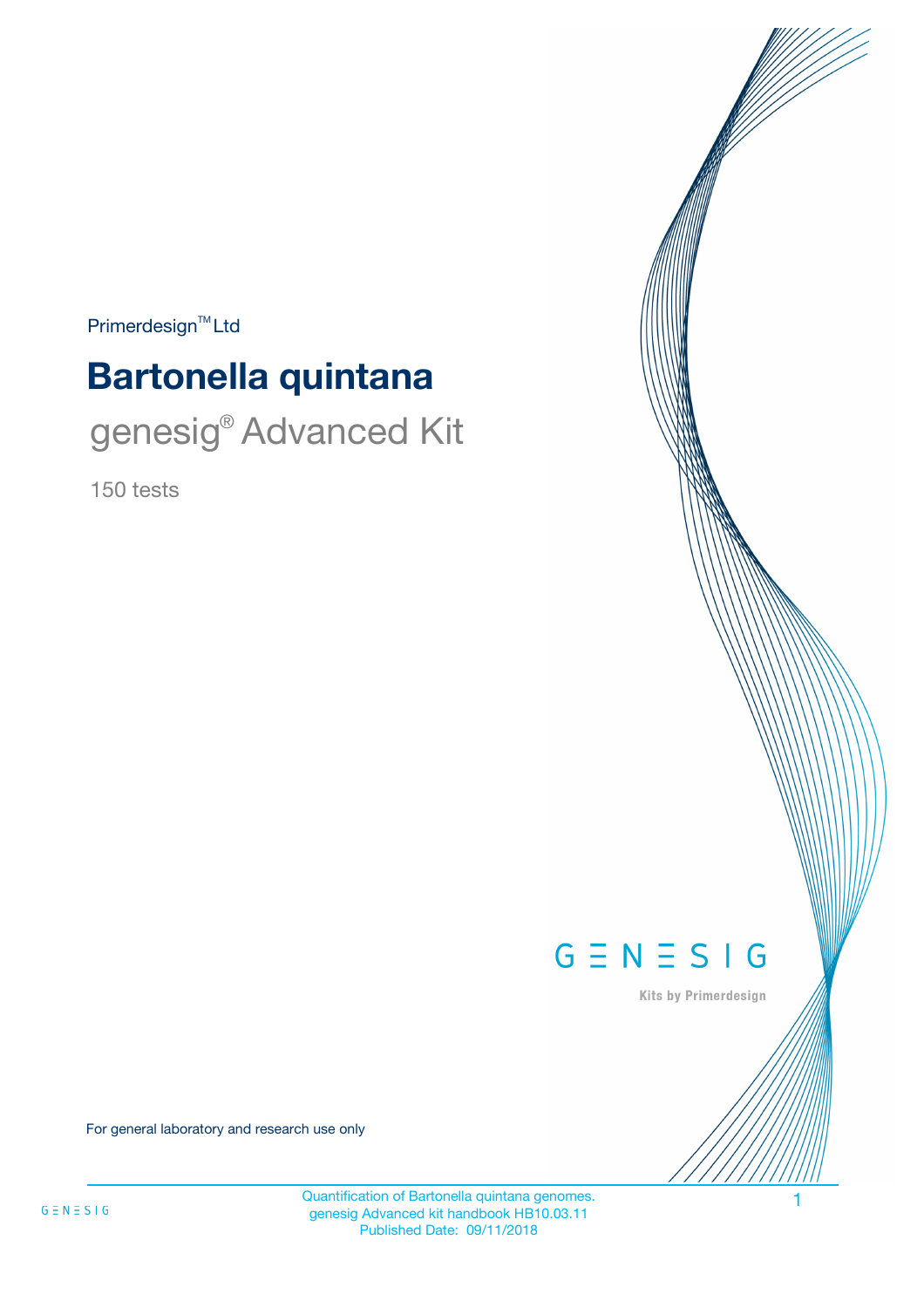# Introduction to Bartonella quintana

Bartonella quintana (previously known as Rochalimaea quintana and Rickettsia quintana) is a gram-negative bacterium transmitted via the human body louse Pediculus humanus corporis. The bacterium is slow growing and has a circular chromosome of approximately 1.6Mb (derived from the genome of B. henselae), it has a short rod shaped structure.

Bartonella quintana is known to cause trench fever. The disease was first described in 1915 as infecting European soldiers in World War I. It is responsible for a variety of conditions including chronic bacteraemia, endocarditis, lymphadenopathy and bacillary angiomatosis. Since the 1990s it has been recognised as a re-emerging pathogen, outbreaks have occurred in cities in America and Europe amongst homeless populations. The disease is heavily linked to poor sanitation, overcrowding and poor hygiene.

Bartonella quintana has an incubation period of 15-25 days but this can vary depending on conditions. The bacterium infects endothelial cells and erythrocytes. It causes a recurrent fever lasting for one to five days alongside other more general symptoms such as tiredness, headache, and shin pain. The fever reoccurs between one and five times, becoming less severe with approximately 4-6 asymptomatic days in between. Although it may take a long time to fully recover, the mortality rate is low.

Bartonella quintana is detected in the laboratory via isolation from blood or tissue on specific media under particular conditions. As Bartonella quintana is a slow growing bacteria, serology (indirect immunofluorescence) can be used to diagnose it, however cross-reactivity is common so this method must be used in the alongside other techniques.

Real time PCR assays can be used to distinguish Bartonella species easily, giving accurate results which can be used without the need for other assays.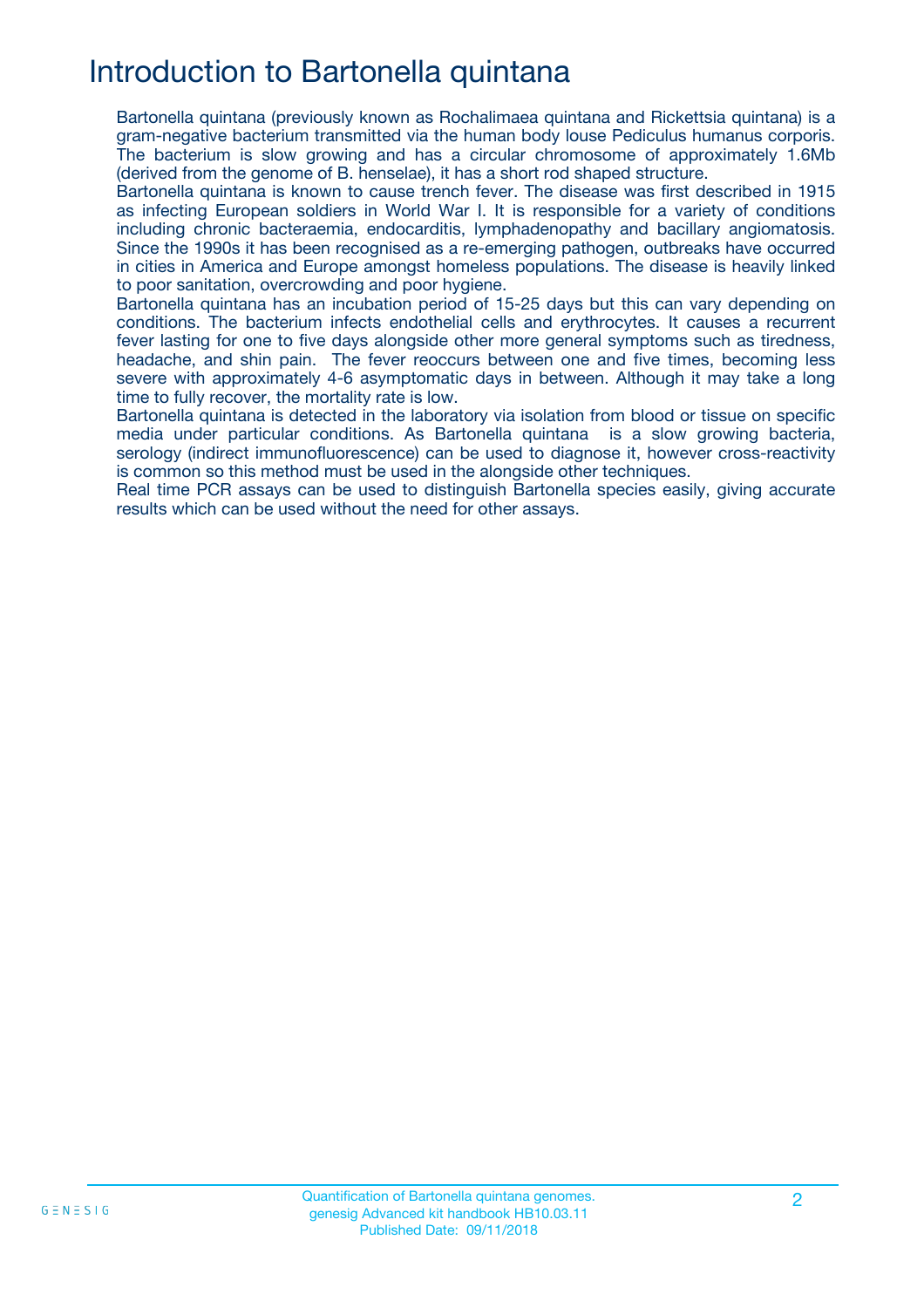# **Specificity**

The Primerdesign genesig Kit for Bartonella quintana (B.quintana) genomes is designed for the in vitro quantification of B.quintana genomes. The kit is designed to have a broad detection profile. Specifically, the primers represent 100% homology with over 95% of the NCBI database reference sequences available at the time of design.

The dynamics of genetic variation means that new sequence information may become available after the initial design. Primerdesign periodically reviews the detection profiles of our kits and when required releases new versions.

If you require further information, or have a specific question about the detection profile of this kit then please send an e.mail to enquiry@primerdesign.co.uk and our bioinformatics team will answer your question.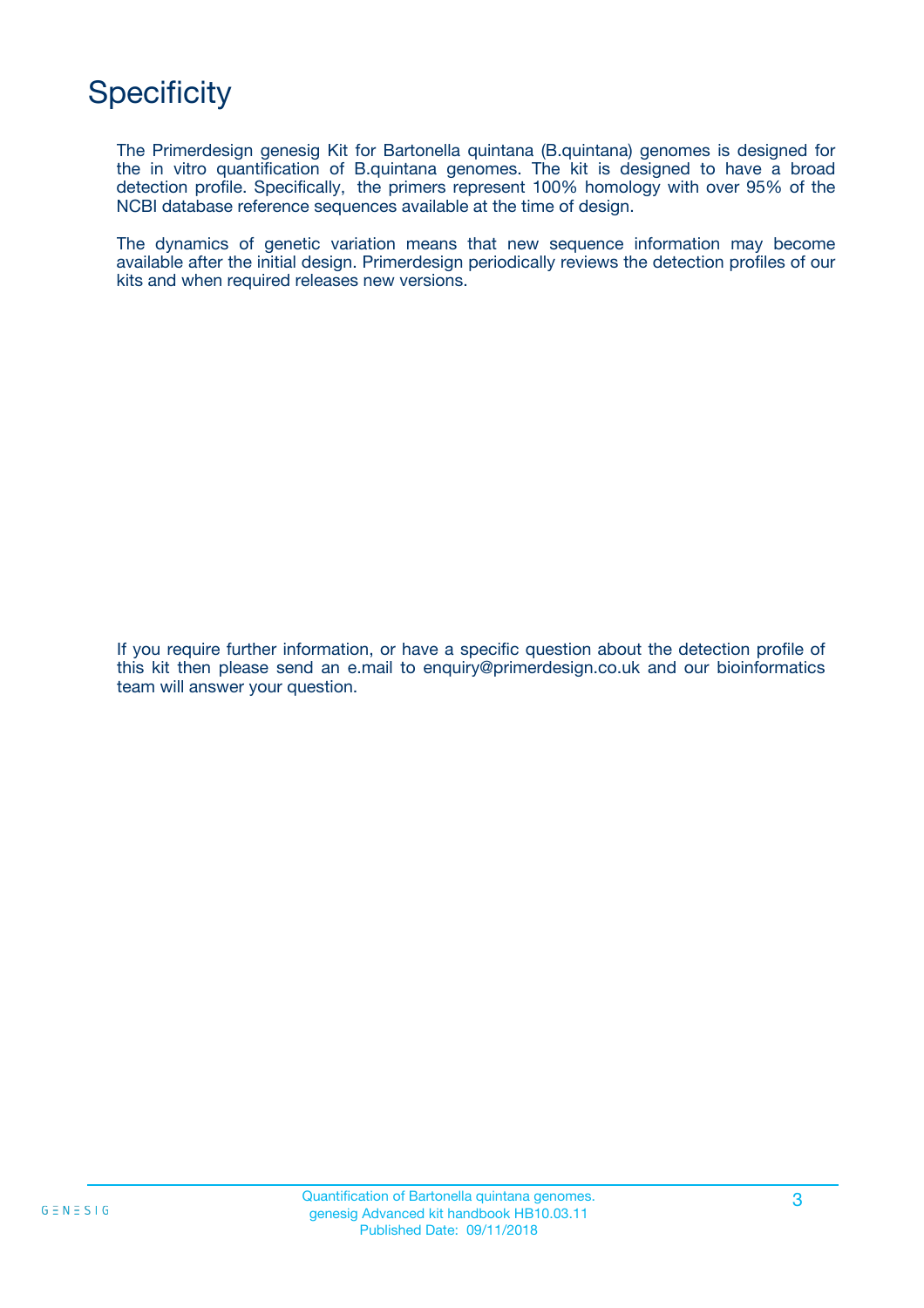# Kit contents

- **B.quintana specific primer/probe mix (150 reactions BROWN)** FAM labelled
- **B.quintana positive control template (for Standard curve RED)**
- **Internal extraction control primer/probe mix (150 reactions BROWN)** VIC labelled as standard
- **Internal extraction control DNA (150 reactions BLUE)**
- **Endogenous control primer/probe mix (150 reactions BROWN)** FAM labelled
- **RNase/DNase free water (WHITE)** for resuspension of primer/probe mixes
- **Template preparation buffer (YELLOW)** for resuspension of internal control template, positive control template and standard curve preparation

### Reagents and equipment to be supplied by the user

#### **Real-time PCR Instrument**

#### **Extraction kit**

This kit is recommended for use with genesig Easy DNA/RNA extraction kit. However, it is designed to work well with all processes that yield high quality RNA and DNA with minimal PCR inhibitors.

#### **oasig**TM **lyophilised or Precision**®**PLUS 2X qPCR Master Mix**

This kit is intended for use with oasig or PrecisionPLUS2X qPCR Master Mix.

**Pipettors and Tips**

**Vortex and centrifuge**

#### **Thin walled 1.5 ml PCR reaction tubes**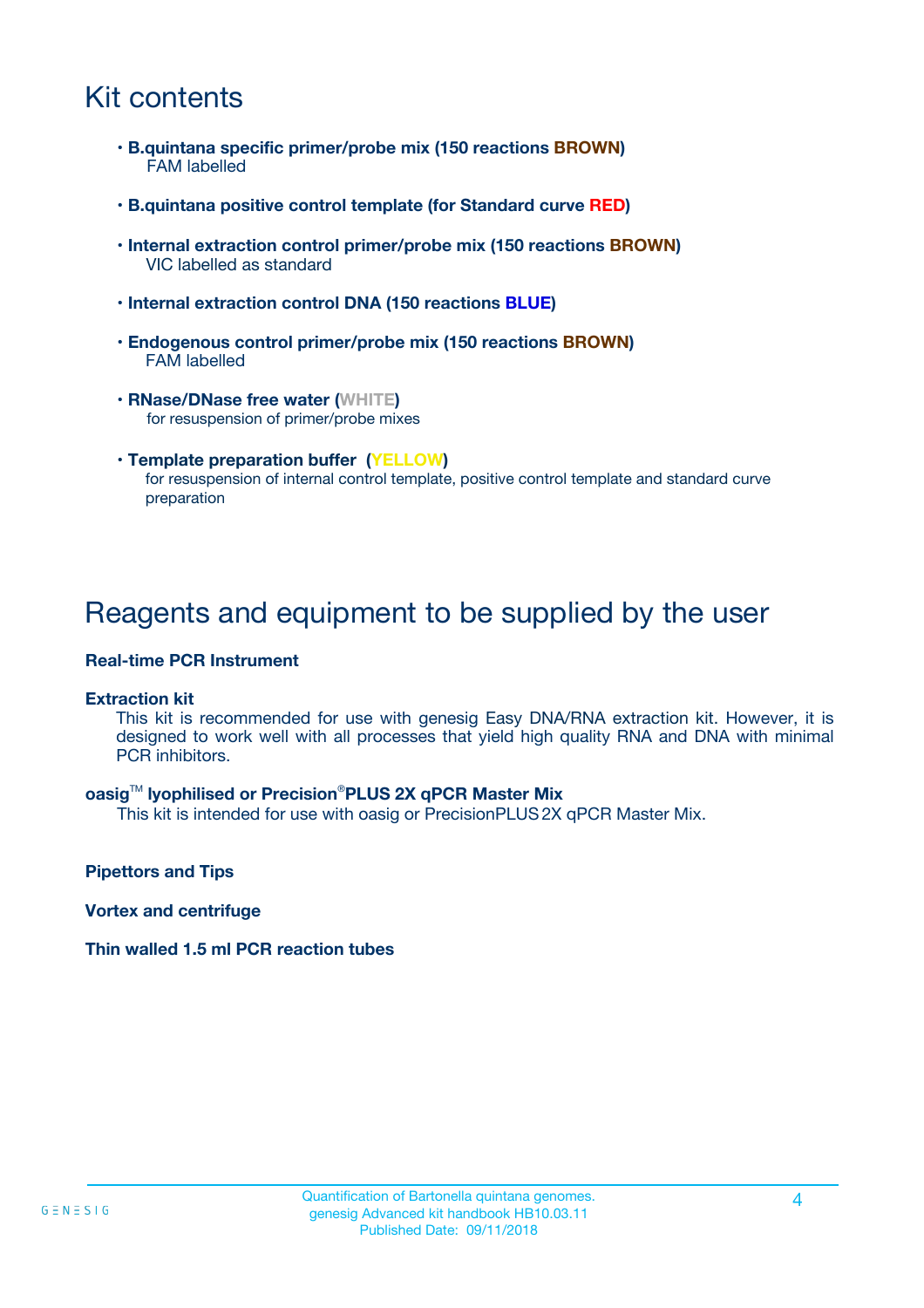### Kit storage and stability

This kit is stable at room temperature but should be stored at -20ºC on arrival. Once the lyophilised components have been resuspended they should not be exposed to temperatures above -20°C for longer than 30 minutes at a time and unnecessary repeated freeze/thawing should be avoided. The kit is stable for six months from the date of resuspension under these circumstances.

If a standard curve dilution series is prepared this can be stored frozen for an extended period. If you see any degradation in this serial dilution a fresh standard curve can be prepared from the positive control.

Primerdesign does not recommend using the kit after the expiry date stated on the pack.

### Suitable sample material

All kinds of sample material suited for PCR amplification can be used. Please ensure the samples are suitable in terms of purity, concentration, and DNA integrity (An internal PCR control is supplied to test for non specific PCR inhibitors). Always run at least one negative control with the samples. To prepare a negative-control, replace the template DNA sample with RNase/DNase free water.

### Dynamic range of test

Under optimal PCR conditions genesig B.quintana detection kits have very high priming efficiencies of >95% and can detect less than 100 copies of target template.

### Notices and disclaimers

This product is developed, designed and sold for research purposes only. It is not intended for human diagnostic or drug purposes or to be administered to humans unless clearly expressed for that purpose by the Food and Drug Administration in the USA or the appropriate regulatory authorities in the country of use. During the warranty period Primerdesign genesig detection kits allow precise and reproducible data recovery combined with excellent sensitivity. For data obtained by violation to the general GLP guidelines and the manufacturer's recommendations the right to claim under guarantee is expired. PCR is a proprietary technology covered by several US and foreign patents. These patents are owned by Roche Molecular Systems Inc. and have been sub-licensed by PE Corporation in certain fields. Depending on your specific application you may need a license from Roche or PE to practice PCR. Additional information on purchasing licenses to practice the PCR process may be obtained by contacting the Director of Licensing at Roche Molecular Systems, 1145 Atlantic Avenue, Alameda, CA 94501 or Applied Biosystems business group of the Applera Corporation, 850 Lincoln Centre Drive, Foster City, CA 94404. In addition, the 5' nuclease assay and other homogeneous amplification methods used in connection with the PCR process may be covered by U.S. Patents 5,210,015 and 5,487,972, owned by Roche Molecular Systems, Inc, and by U.S. Patent 5,538,848, owned by The Perkin-Elmer Corporation.

# Trademarks

Primerdesign™ is a trademark of Primerdesign Ltd.

genesig $^\circledR$  is a registered trademark of Primerdesign Ltd.

The PCR process is covered by US Patents 4,683,195, and 4,683,202 and foreign equivalents owned by Hoffmann-La Roche AG. BI, ABI PRISM® GeneAmp® and MicroAmp® are registered trademarks of the Applera Genomics (Applied Biosystems Corporation). BIOMEK® is a registered trademark of Beckman Instruments, Inc.; iCycler™ is a registered trademark of Bio-Rad Laboratories, Rotor-Gene is a trademark of Corbett Research. LightCycler™ is a registered trademark of the Idaho Technology Inc. GeneAmp®, TaqMan® and AmpliTaqGold® are registered trademarks of Roche Molecular Systems, Inc., The purchase of the Primerdesign™ reagents cannot be construed as an authorization or implicit license to practice PCR under any patents held by Hoffmann-LaRoche Inc.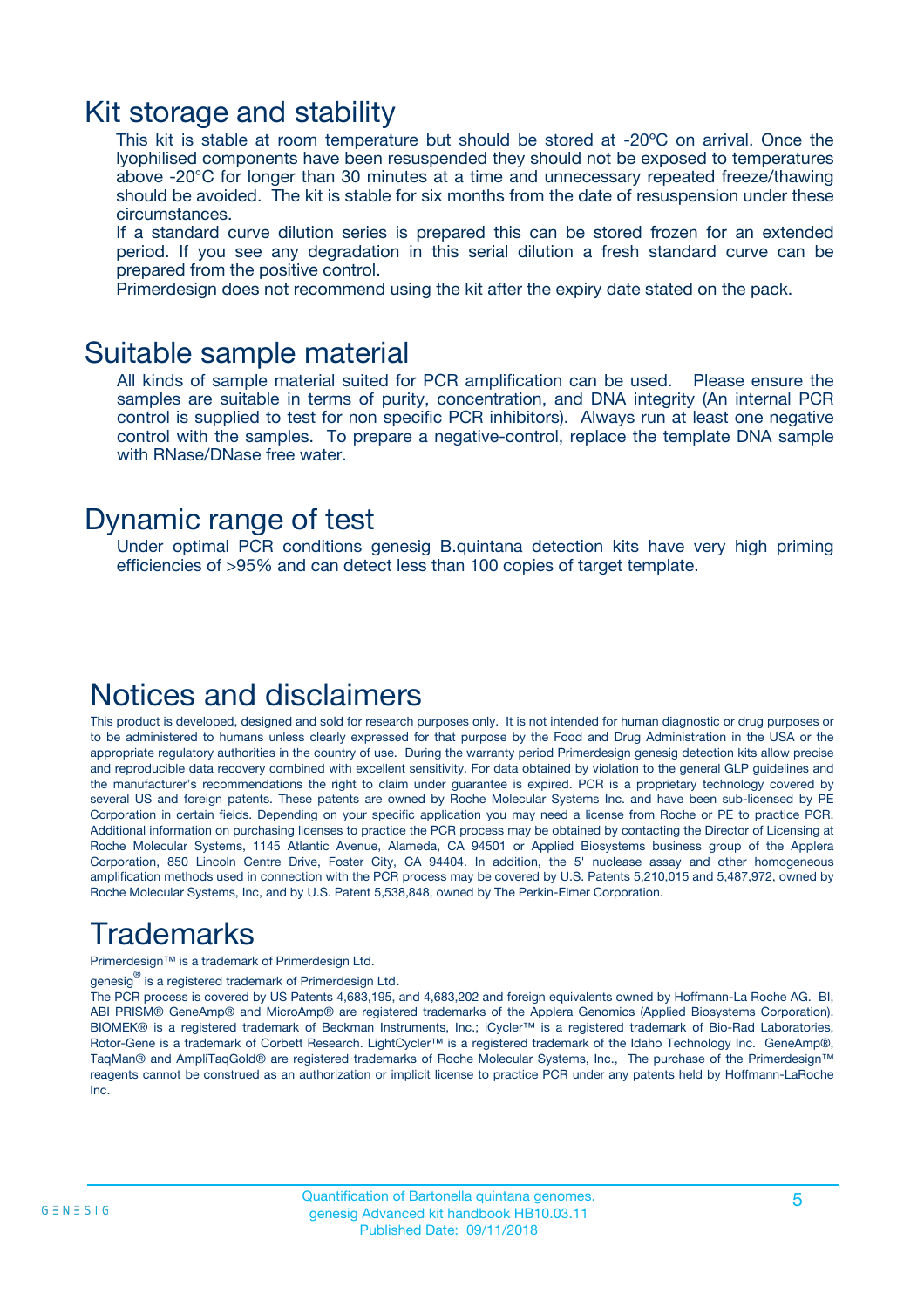### Principles of the test

#### **Real-time PCR**

A B.quintana specific primer and probe mix is provided and this can be detected through the FAM channel.

The primer and probe mix provided exploits the so-called TaqMan® principle. During PCR amplification, forward and reverse primers hybridize to the B.quintana DNA. A fluorogenic probe is included in the same reaction mixture which consists of a DNA probe labeled with a 5`-dye and a 3`-quencher. During PCR amplification, the probe is cleaved and the reporter dye and quencher are separated. The resulting increase in fluorescence can be detected on a range of qPCR platforms.

#### **Positive control**

For copy number determination and as a positive control for the PCR set up, the kit contains a positive control template. This can be used to generate a standard curve of B.quintana copy number / Cq value. Alternatively the positive control can be used at a single dilution where full quantitative analysis of the samples is not required. Each time the kit is used, at least one positive control reaction must be included in the run. A positive result indicates that the primers and probes for detecting the target B.quintana gene worked properly in that particular experimental scenario. If a negative result is obtained the test results are invalid and must be repeated. Care should be taken to ensure that the positive control does not contaminate any other kit component which would lead to false-positive results. This can be achieved by handling this component in a Post PCR environment. Care should also be taken to avoid cross-contamination of other samples when adding the positive control to the run. This can be avoided by sealing all other samples and negative controls before pipetting the positive control into the positive control well.

#### **Negative control**

To validate any positive findings a negative control reaction should be included every time the kit is used. For this reaction the RNase/DNase free water should be used instead of template. A negative result indicates that the reagents have not become contaminated while setting up the run.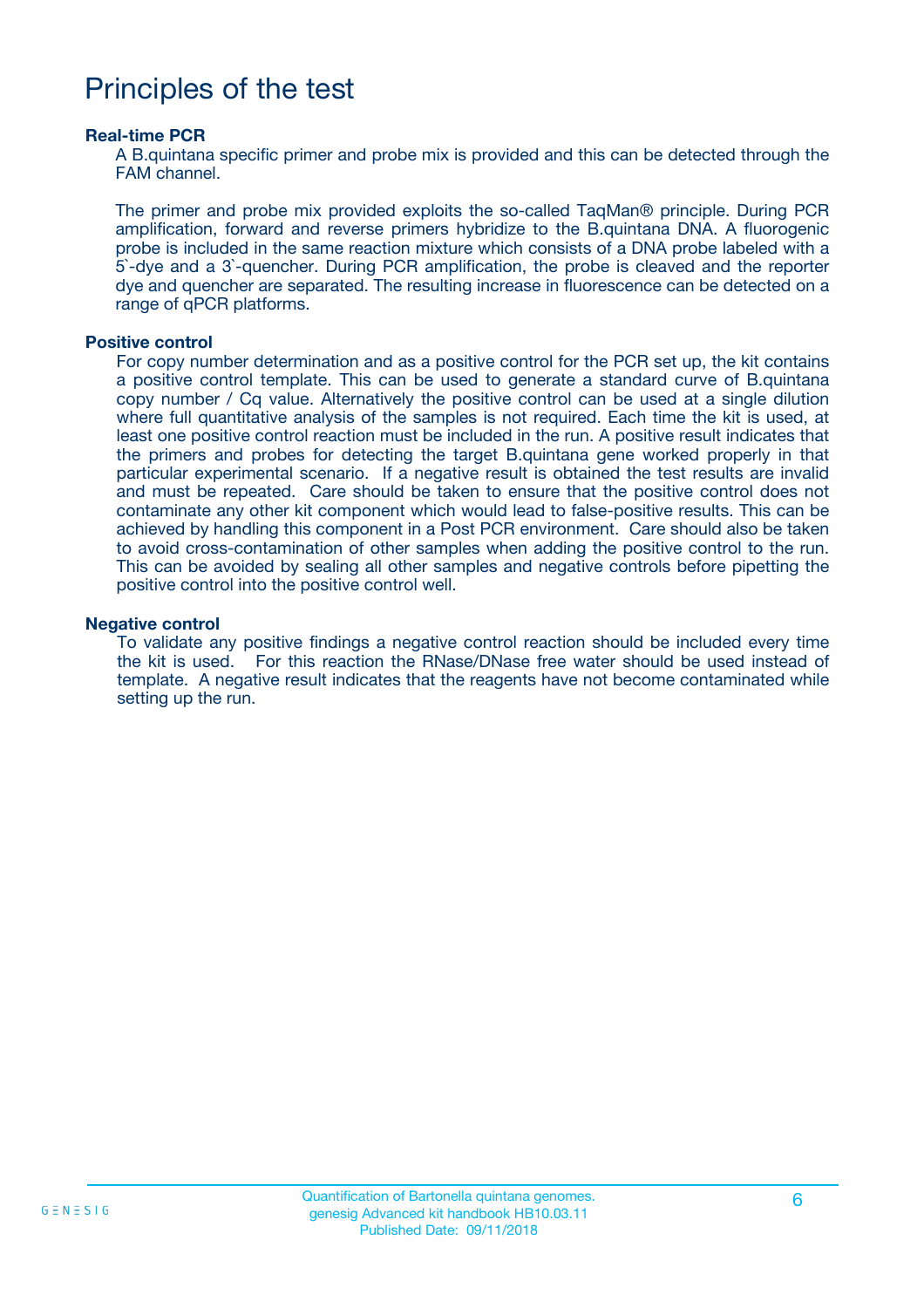#### **Internal DNA extraction control**

When performing DNA extraction, it is often advantageous to have an exogenous source of DNA template that is spiked into the lysis buffer. This control DNA is then co-purified with the sample DNA and can be detected as a positive control for the extraction process. Successful co-purification and qPCR for the control DNA also indicates that PCR inhibitors are not present at a high concentration.

A separate primer and probe mix are supplied with this kit to detect the exogenous DNA using qPCR. The primers are present at PCR limiting concentrations which allows multiplexing with the target sequence primers. Amplification of the control DNA does not interfere with detection of the B.quintana target DNA even when present at low copy number. The Internal control is detected through the VIC channel and gives a Cq value of 28+/-3.

#### **Endogenous control**

To confirm extraction of a valid biological template, a primer and probe mix is included to detect an endogenous gene. Detection of the endogenous control is through the FAM channel and it is NOT therefore possible to perform a multiplex with the B.quintana primers. A poor endogenous control signal may indicate that the sample did not contain sufficient biological material.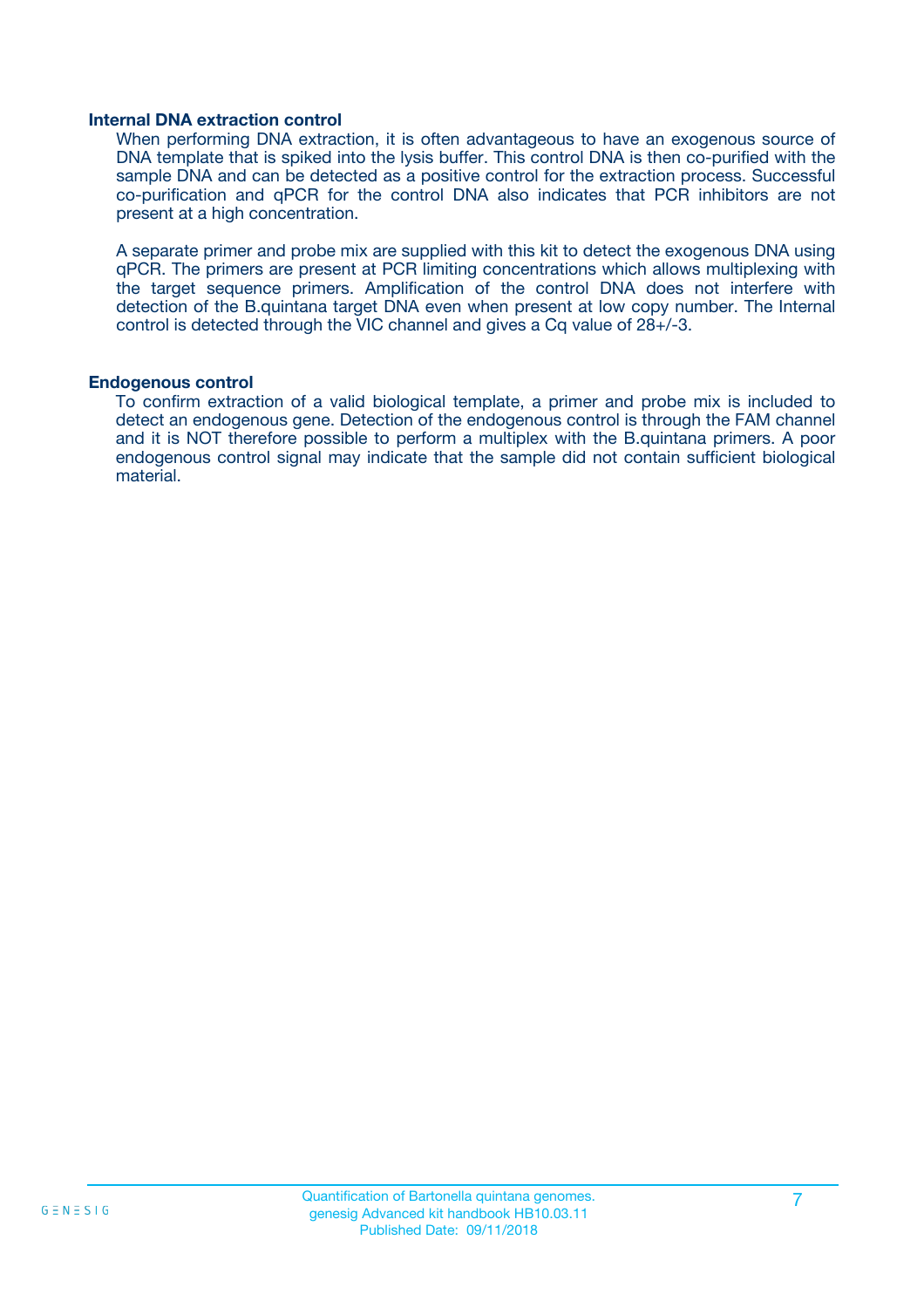### Resuspension protocol

To minimize the risk of contamination with foreign DNA, we recommend that all pipetting be performed in a PCR clean environment. Ideally this would be a designated PCR lab or PCR cabinet. Filter tips are recommended for all pipetting steps.

- **1. Pulse-spin each tube in a centrifuge before opening.** This will ensure lyophilised primer and probe mix is in the base of the tube and is not spilt upon opening the tube.
- **2. Resuspend the primer/probe mixes in the RNase/DNase free water supplied, according to the table below:**

To ensure complete resuspension, vortex each tube thoroughly.

| Component - resuspend in water                       |             |  |
|------------------------------------------------------|-------------|--|
| <b>Pre-PCR pack</b>                                  |             |  |
| B.quintana primer/probe mix (BROWN)                  | $165$ µl    |  |
| Internal extraction control primer/probe mix (BROWN) | $165$ $\mu$ |  |
| Endogenous control primer/probe mix (BROWN)          | 165 µl      |  |

**3. Resuspend the internal control template and positive control template in the template preparation buffer supplied, according to the table below:** To ensure complete resuspension, vortex each tube thoroughly.

| Component - resuspend in template preparation buffer |  |  |  |
|------------------------------------------------------|--|--|--|
| <b>Pre-PCR heat-sealed foil</b>                      |  |  |  |
| Internal extraction control DNA (BLUE)               |  |  |  |
| <b>Post-PCR heat-sealed foil</b>                     |  |  |  |
| B.quintana Positive Control Template (RED) *         |  |  |  |

\* This component contains high copy number template and is a VERY significant contamination risk. It must be opened and handled in a separate laboratory environment, away from the other components.

### DNA extraction

The internal extraction control DNA can be added either to the DNA lysis/extraction buffer or to the DNA sample once it has been resuspended in lysis buffer.

**DO NOT add the internal extraction control DNA directly to the unprocessed biological sample as this will lead to degradation and a loss in signal.**

- **1. Add 4µl of the Internal extraction control DNA (BLUE) to each sample in DNA lysis/extraction buffer per sample.**
- **2. Complete DNA extraction according to the manufacturers protocols.**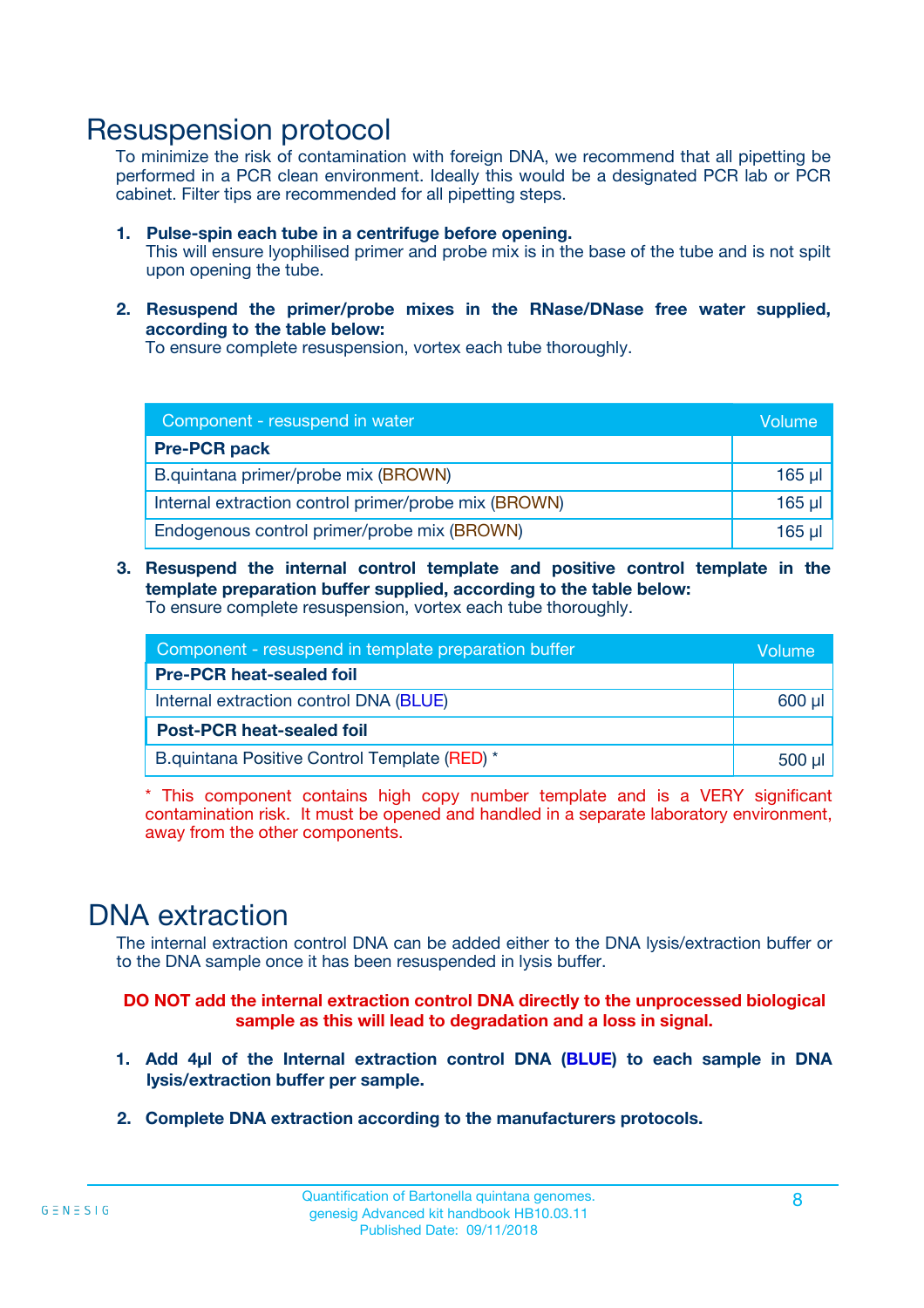# qPCR detection protocol

**1. For each DNA sample prepare a reaction mix according to the table below:** Include sufficient reactions for positive and negative controls.

| Component                                            | Volume   |
|------------------------------------------------------|----------|
| oasig or PrecisionPLUS 2X qPCR Master Mix            | $10 \mu$ |
| B.quintana primer/probe mix (BROWN)                  | 1 µI     |
| Internal extraction control primer/probe mix (BROWN) | 1 µl     |
| <b>RNase/DNase free water (WHITE)</b>                | $3 \mu$  |
| <b>Final Volume</b>                                  | 15 µl    |

**2. For each DNA sample prepare an endogenous control reaction according to the table below (Optional):**

**This control reaction will provide useful information regarding the quality of the biological sample.**

| Component                                   | Volume   |
|---------------------------------------------|----------|
| oasig or PrecisionPLUS 2X qPCR Master Mix   | $10 \mu$ |
| Endogenous control primer/probe mix (BROWN) | 1 µI     |
| <b>RNase/DNase free water (WHITE)</b>       | $4 \mu$  |
| <b>Final Volume</b>                         | 15 µl    |

- **3. Pipette 15µl of each mix into individual wells according to your qPCR experimental plate set up.**
- **4. Prepare sample DNA templates for each of your samples.**
- **5. Pipette 5µl of DNA template into each well, according to your experimental plate set up.**

For negative control wells use 5µl of RNase/DNase free water. The final volume in each well is 20ul.

**6. If a standard curve is included for quantitative analysis, prepare a reaction mix according to the table below:**

| Component                                 | Volume  |
|-------------------------------------------|---------|
| oasig or PrecisionPLUS 2X qPCR Master Mix | 10 µl   |
| B.quintana primer/probe mix (BROWN)       | 1 µI    |
| <b>RNase/DNase free water (WHITE)</b>     | $4 \mu$ |
| <b>Final Volume</b>                       | 15 µl   |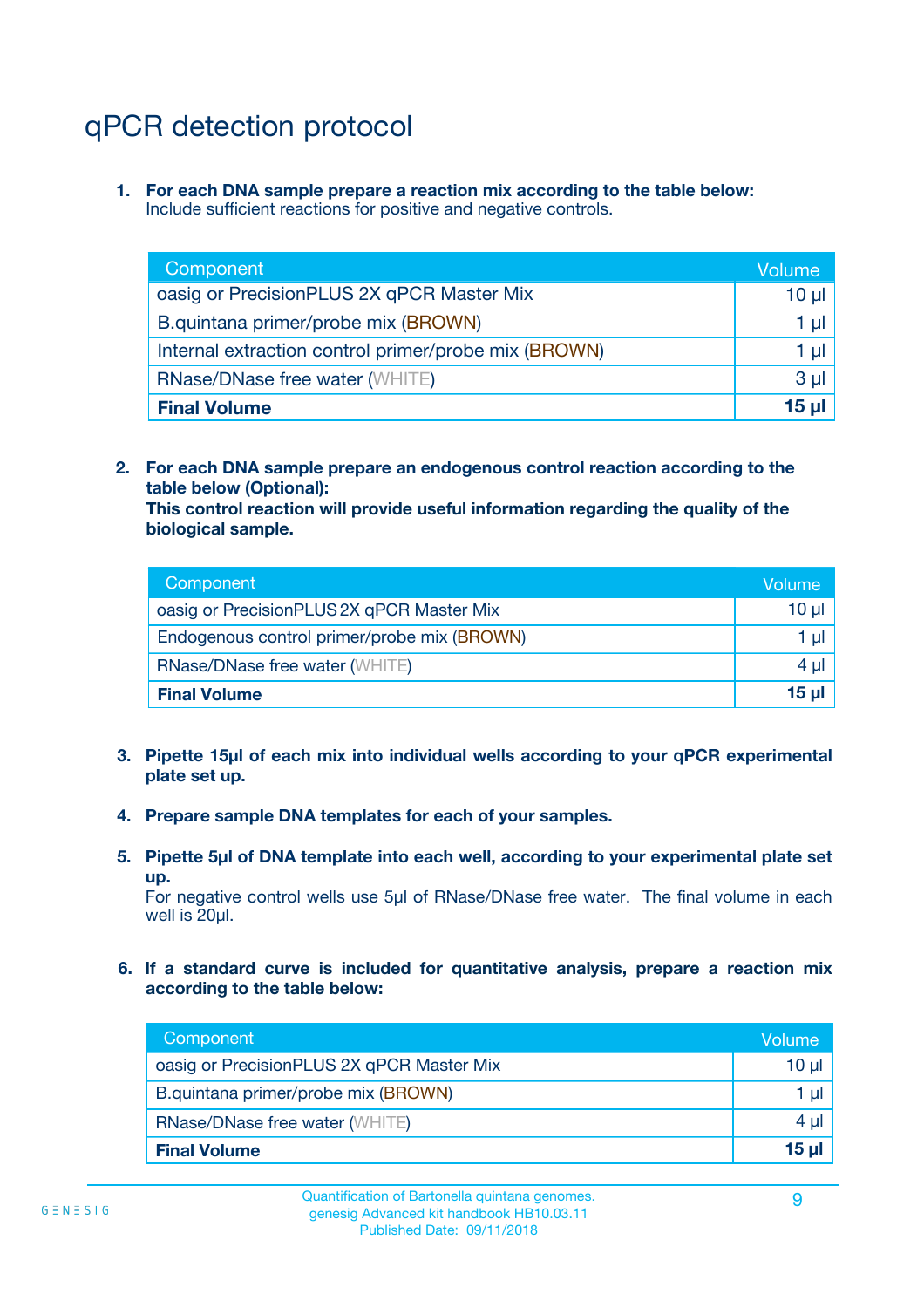#### **7. Preparation of standard curve dilution series.**

- 1) Pipette 90µl of template preparation buffer into 5 tubes and label 2-6
- 2) Pipette 10µl of Positive Control Template (RED) into tube 2
- 3) Vortex thoroughly
- 4) Change pipette tip and pipette 10µl from tube 2 into tube 3
- 5) Vortex thoroughly

Repeat steps 4 and 5 to complete the dilution series

| <b>Standard Curve</b>         | <b>Copy Number</b>     |
|-------------------------------|------------------------|
| Tube 1 Positive control (RED) | $2 \times 10^5$ per µl |
| Tube 2                        | $2 \times 10^4$ per µl |
| Tube 3                        | $2 \times 10^3$ per µl |
| Tube 4                        | $2 \times 10^2$ per µl |
| Tube 5                        | 20 per µl              |
| Tube 6                        | 2 per µl               |

**8. Pipette 5µl of standard template into each well for the standard curve according to your experimental plate set up.**

#### The final volume in each well is 20µl.

# qPCR amplification protocol

Amplification conditions using oasig or PrecisionPLUS 2X qPCR Master Mix.

|             | <b>Step</b>       | <b>Time</b>     | Temp    |
|-------------|-------------------|-----------------|---------|
|             | Enzyme activation | 2 min           | 95 °C   |
| Cycling x50 | Denaturation      | 10 <sub>s</sub> | 95 $°C$ |
|             | DATA COLLECTION * | 60 s            | 60 °C   |

\* Fluorogenic data should be collected during this step through the FAM and VIC channels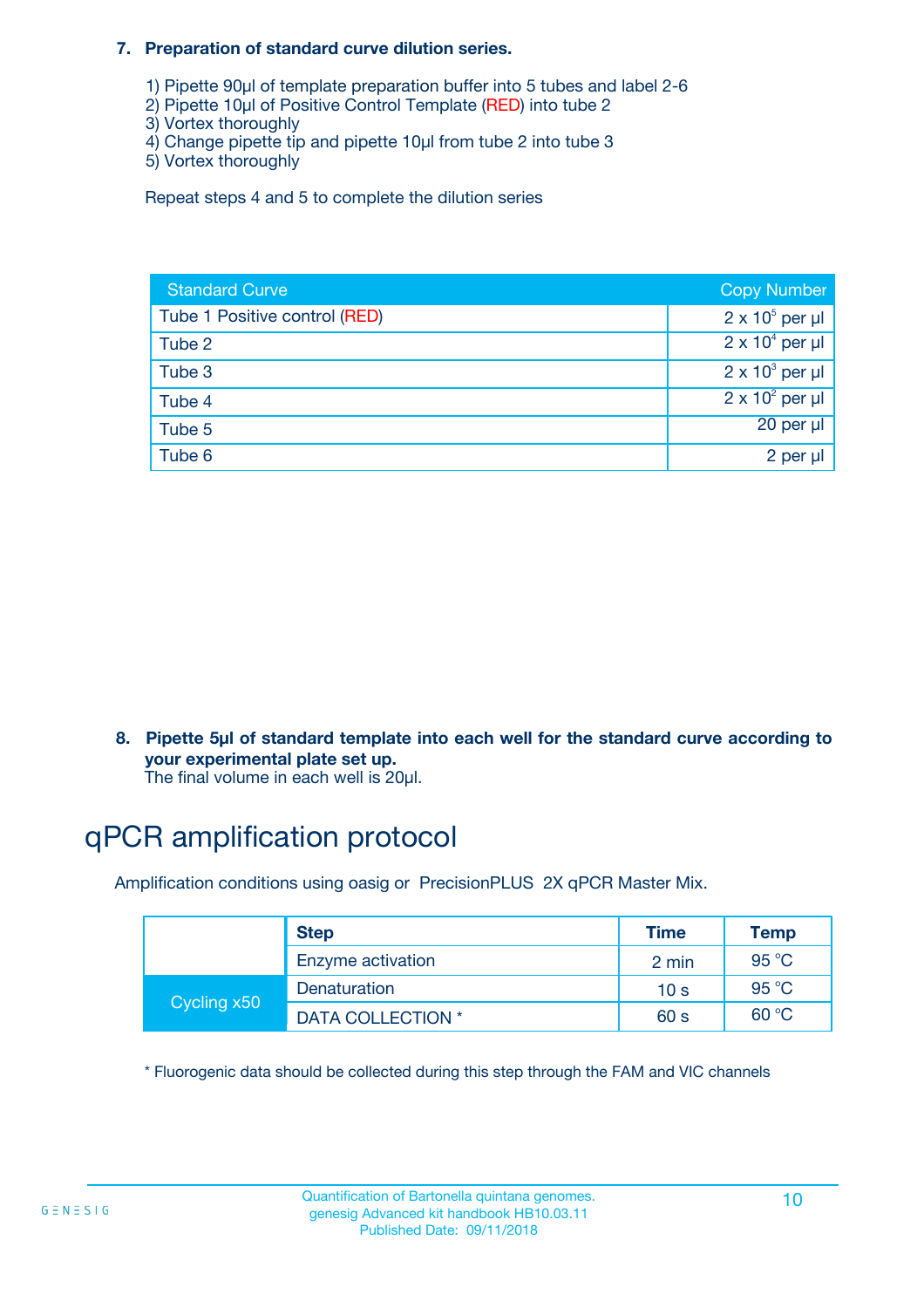# Interpretation of results

| <b>Target</b><br>(FAM) | <b>Internal</b><br>control<br>(NIC) | <b>Positive</b><br>control | <b>Negative</b><br>control | Interpretation                                                                                                  |
|------------------------|-------------------------------------|----------------------------|----------------------------|-----------------------------------------------------------------------------------------------------------------|
| $\leq 30$              | $+ 1 -$                             | ÷                          |                            | <b>POSITIVE QUANTITATIVE RESULT</b><br>calculate copy number                                                    |
| > 30                   | ٠                                   | ÷                          |                            | <b>POSITIVE QUANTITATIVE RESULT</b><br>calculate copy number                                                    |
| > 30                   |                                     | ÷                          |                            | <b>POSITIVE QUALITATIVE RESULT</b><br>do not report copy number as this<br>may be due to poor sample extraction |
|                        | ÷                                   | ÷                          |                            | <b>NEGATIVE RESULT</b>                                                                                          |
| $+ 1 -$                | $+ 1 -$                             | ÷                          | $\leq$ 35                  | <b>EXPERIMENT FAILED</b><br>due to test contamination                                                           |
| $+$ / -                | $+ 1 -$                             | ÷                          | > 35                       | $\star$                                                                                                         |
|                        |                                     | ÷                          |                            | <b>SAMPLE PREPARATION FAILED</b>                                                                                |
|                        |                                     |                            | $+$ /                      | <b>EXPERIMENT FAILED</b>                                                                                        |

Positive control template (**RED**) is expected to amplify between Cq 16 and 23. Failure to satisfy this quality control criterion is a strong indication that the experiment has been compromised.

\*Where the test sample is positive and the negative control is positive with a  $Ca > 35$ , the sample must be reinterpreted based on the relative signal strength of the two results:



If the sample amplifies  $> 5$  Cq earlier than the negative control then the sample should be reinterpreted (via the table above) with the negative control verified as negative.



If the sample amplifies  $< 5$  Cq earlier than the negative control then the positive sample result is invalidated and<br>the result should be determined  $the$  result should be inconclusive due to test contamination. The test for this sample should be repeated.